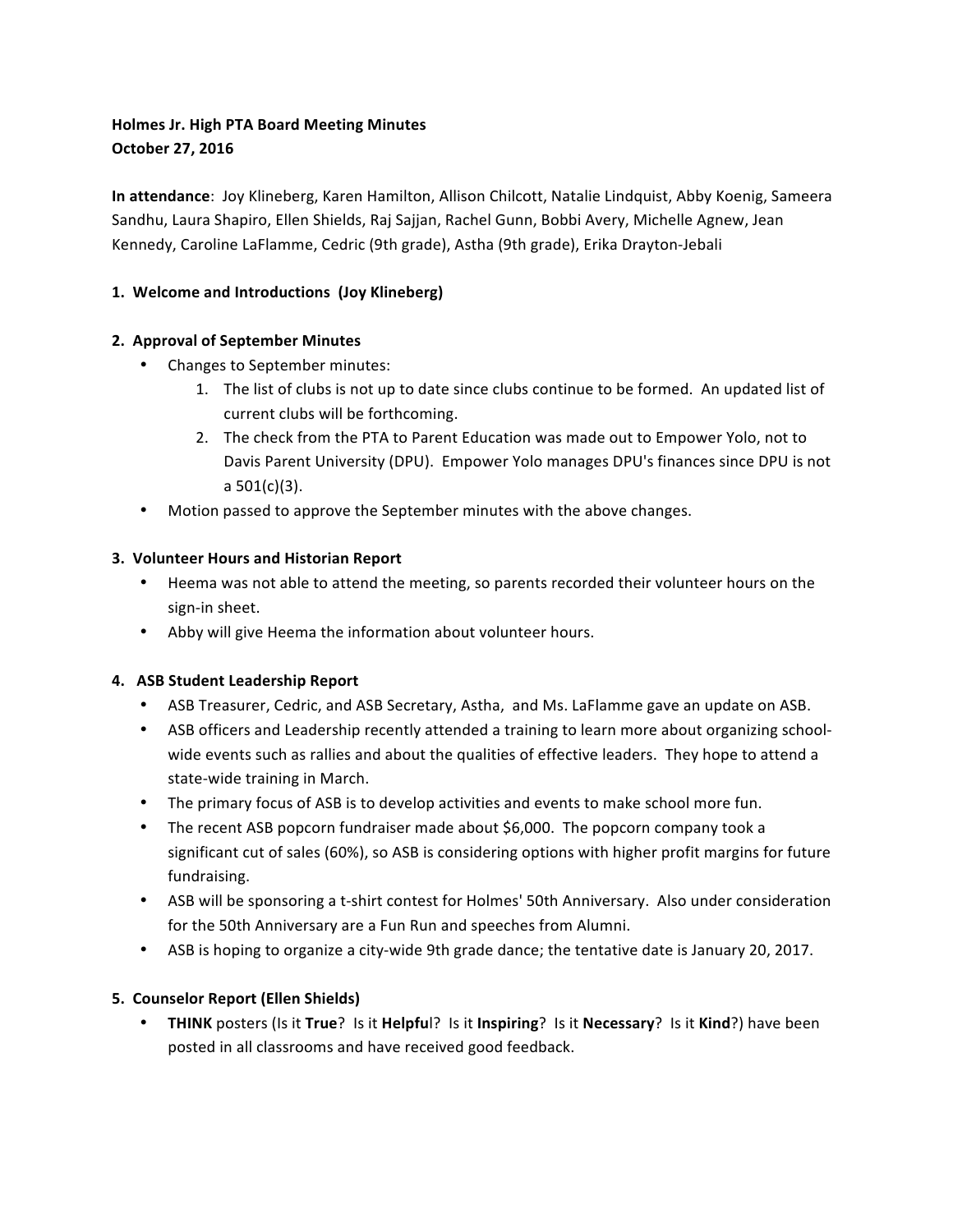- The mindfulness instructor who had planned to provide training in mindfulness backed out, so counseling staff are going to use money from the Davis Schools Foundation to train Holmes staff in mindfulness techniques.
- The goal of teaching mindfulness to students is to reduce stress; there is ample data about the benefits of mindfulness.
- The Berkeley Repertory Theater will be presenting a program about Hurtful Words during an 8th and 9th grade assembly on November 10.
	- 1. Berkeley Repertory Theater reworked their entire initial script to incorporate current 8th and 9th graders' concerns.
	- 2. The main message of their presentation is that words have a huge impact.
- Grade level mistreatment presentations by counseling staff reinforce messages about the impact of hurtful words. Counseling staff are working to incorporate student leaders into their mistreatment presentations.
- Davis consultant and Holmes parent, Orit Kalman, PhD, will be implementing a pilot program about conflict resolution in Leadership classes.
- DJUSD counselors are currently working on a K-12 document about how their work aligns with the three main educational domains (academic, social-emotional, and career prep). Counseling staff are very appreciate of the school board's focus on social-emotional intelligence.

### **6. Treasurer Report**

- Karen Hamilton, Treasurer, presented the Treasurer Report.
- Motion passed to approve the Treasurer Report.

### **7. Membership Report**

- Michelle Agnew gave the Membership Report.
- Currently, there are 309 members in our PTA, which totals \$4,635 in membership dues (the goal was \$5,000).
- To date, Holmes PTA has received \$12,780 in direct donations (the goal was \$11,500).
- 250 copies of the directory were sold, which generated \$1,250 in revenue. The goal for directory revenue was \$1,500; the direct donation surplus will cover the difference.

### **8. Unfundraiser Report**

- Joy Klineberg gave the Unfundraiser Report.
- Leadership recently assembled the Unfundraiser mailing.
- Mailings should be in homes in early November.

### **9. Science Department Presentation (Caroline LaFlamme)**

- The department is currently in the adoption phase of Next Generation Science standards.
- Science teachers have been devoting lots of additional hours to prep in order to align with the new standards. Many teachers routinely spend Sundays at Holmes preparing for the week.